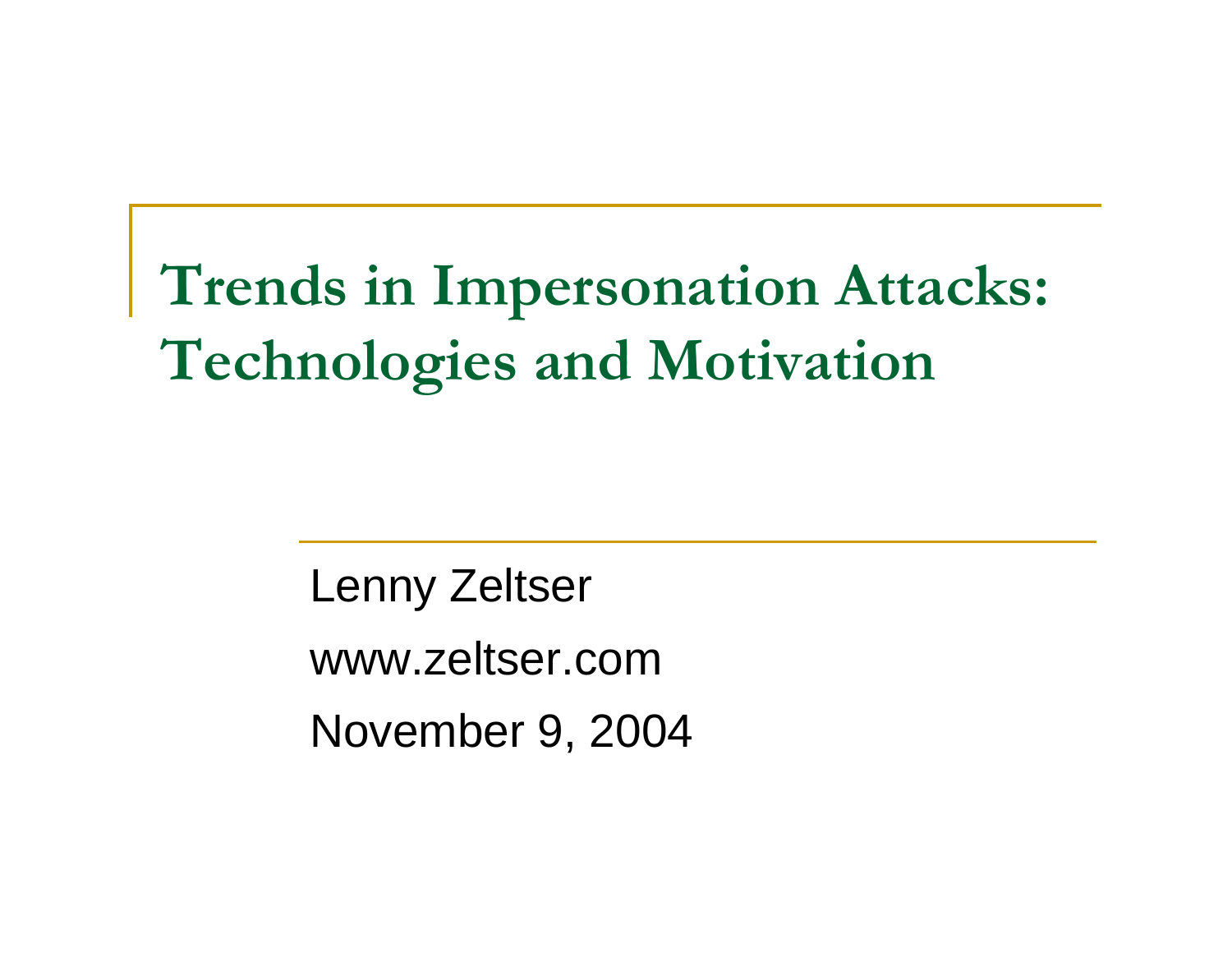**Impersonation attacks are becoming more complex and better organized**

- $\mathcal{L}^{\mathcal{L}}$ Attractive financial incentives
- Organized groups and agents for hire
- Multi-faceted malicious code

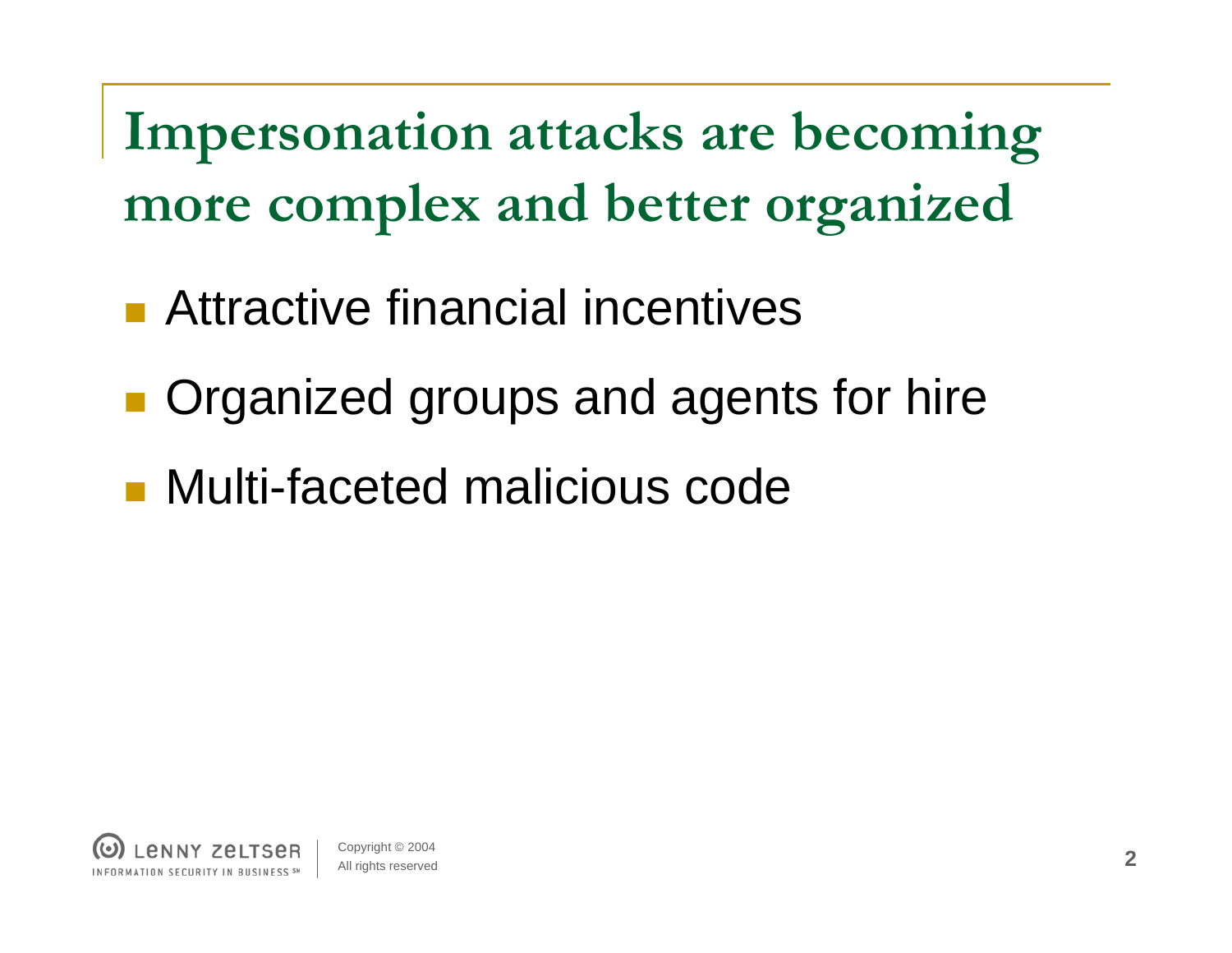# **28% of consumers are fooled by phishing scams**

- **Nessages crafted to** look legitimate
- The link goes to a fraudulent website
- 41% of U.S. adults have, or think they have, received a phishing email



#### Citi® Identity Theft Solutions

Recently there have been a large number of identity customers. In order to safeguard your account, we ATM/Debit card PIN

This update is requested of you as a precautionary we have no particular indications that your details h

This process is mandatory, and if not completed wil be subject to temporary suspension.

Please make sure you have your Citibank ATM/Deb

To securely update your Citibank ATM/Debit card P

https://www.citibank.com/signin/citifi/scripts/login2/

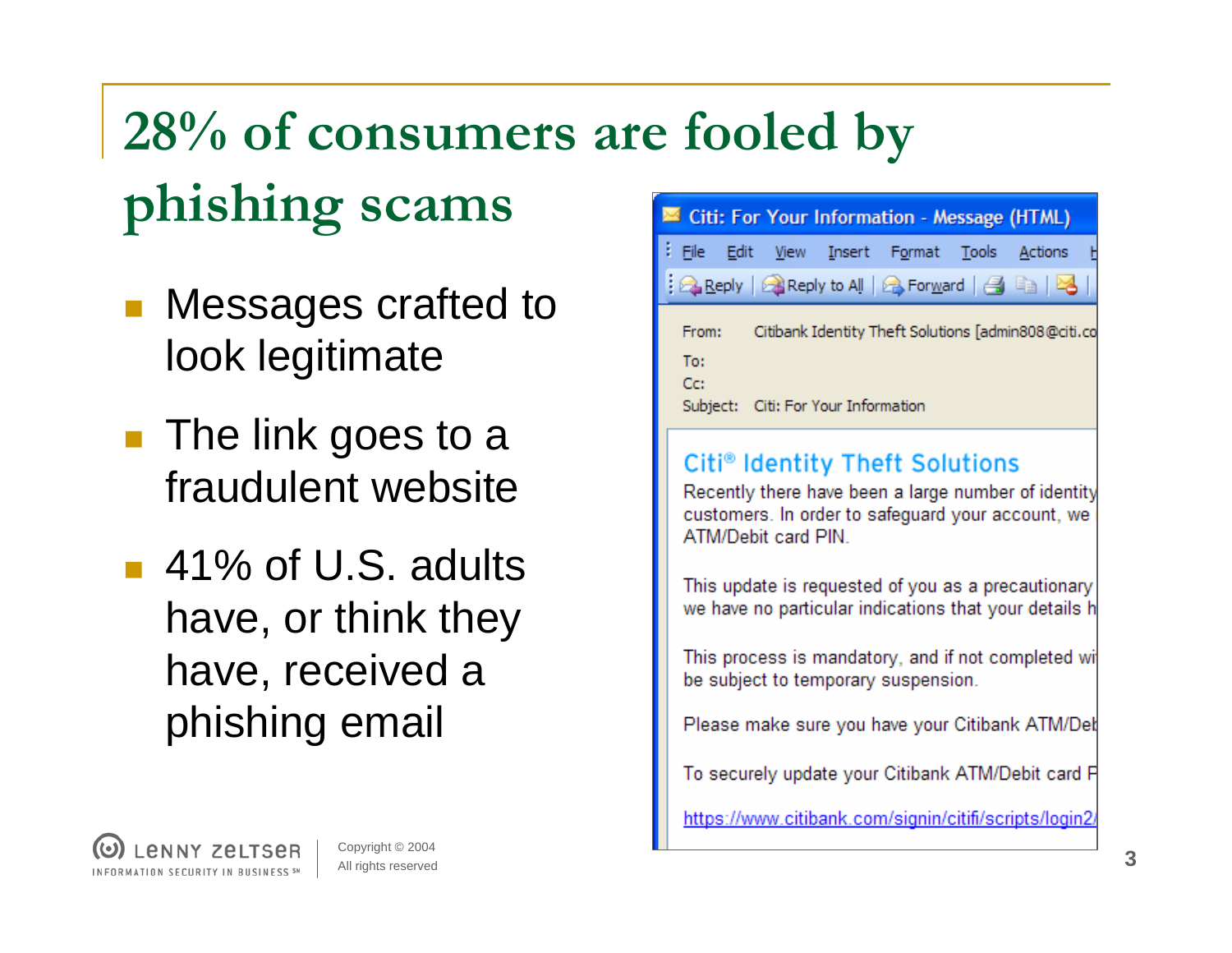### **It can be very hard to visually detect a fraudulent financial website**

- Real Citibank site opens on background
- **Fraudulent** window pops up on top
- Seems secure and authentic

| Support - Microsoft Internet Explorer                                         |                                                                   |
|-------------------------------------------------------------------------------|-------------------------------------------------------------------|
| Edit<br>File<br>View<br>Favorites<br>Tools<br>Help                            |                                                                   |
| - 41<br>$\leftarrow$ Back $\rightarrow$ $\rightarrow$ $\circ$ $\circ$ $\circ$ | <b>QSearch RelFavorites ST Media 3 B - 鱼</b>                      |
| Address <b>&amp; https://web.da-us.citibank.com/co</b>                        | Citibank - Update Your PIN - Microsoft Internet    10 X           |
|                                                                               |                                                                   |
|                                                                               |                                                                   |
|                                                                               | citibank                                                          |
| <b>MY Citi</b><br><b>WELCOME</b>                                              |                                                                   |
| ACCOUNTS   PA<br><b>HOME</b>                                                  | Please update your ATM/Debit Card PIN number                      |
|                                                                               |                                                                   |
| <b>Account Servicing</b>                                                      |                                                                   |
|                                                                               | ATM/Debit Card                                                    |
| Meeting your needs is our busir                                               | (CIN) / Card #                                                    |
| And we do it online, at ATMs and<br>nationwide. So open an account t          | Current PIN                                                       |
|                                                                               | New PIN                                                           |
| customer service                                                              |                                                                   |
| · Send a Message                                                              | Retype New PIN                                                    |
| · Open a Citi Account                                                         | Account#                                                          |
| · Set Up a User ID                                                            | To verify your identity enter any account                         |
| . Sign On with a User ID                                                      | linked to your card (e.g., checking, savings.)                    |
| · Reset Your Password                                                         | Make sure you                                                     |
| • Forgot Your PIN                                                             | continue<br>remember your new                                     |
| · Forgot your User ID                                                         | PIN!                                                              |
|                                                                               | A member of crtigroup.<br>128bit SSL<br>Copyright @ 2004 Citicorp |

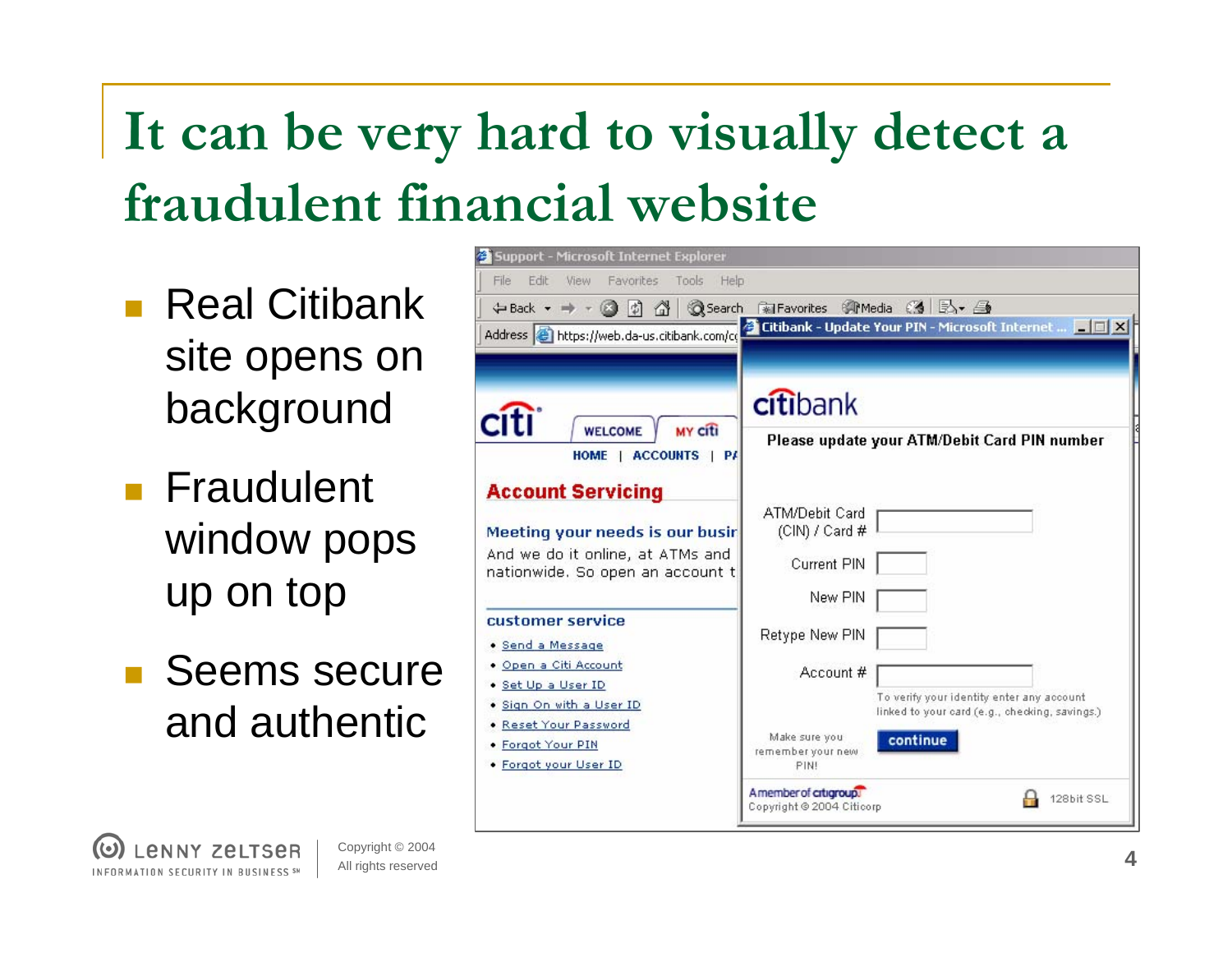**Attackers can harvest as many as 6,000 records per day via phishing scams**

Profitable AOL phishing scheme:

- Postal address
- **Phone number**

Sold to a reputable mortgage company

**AOL** username

■ AOL password

Used for sending more phishing SPAM

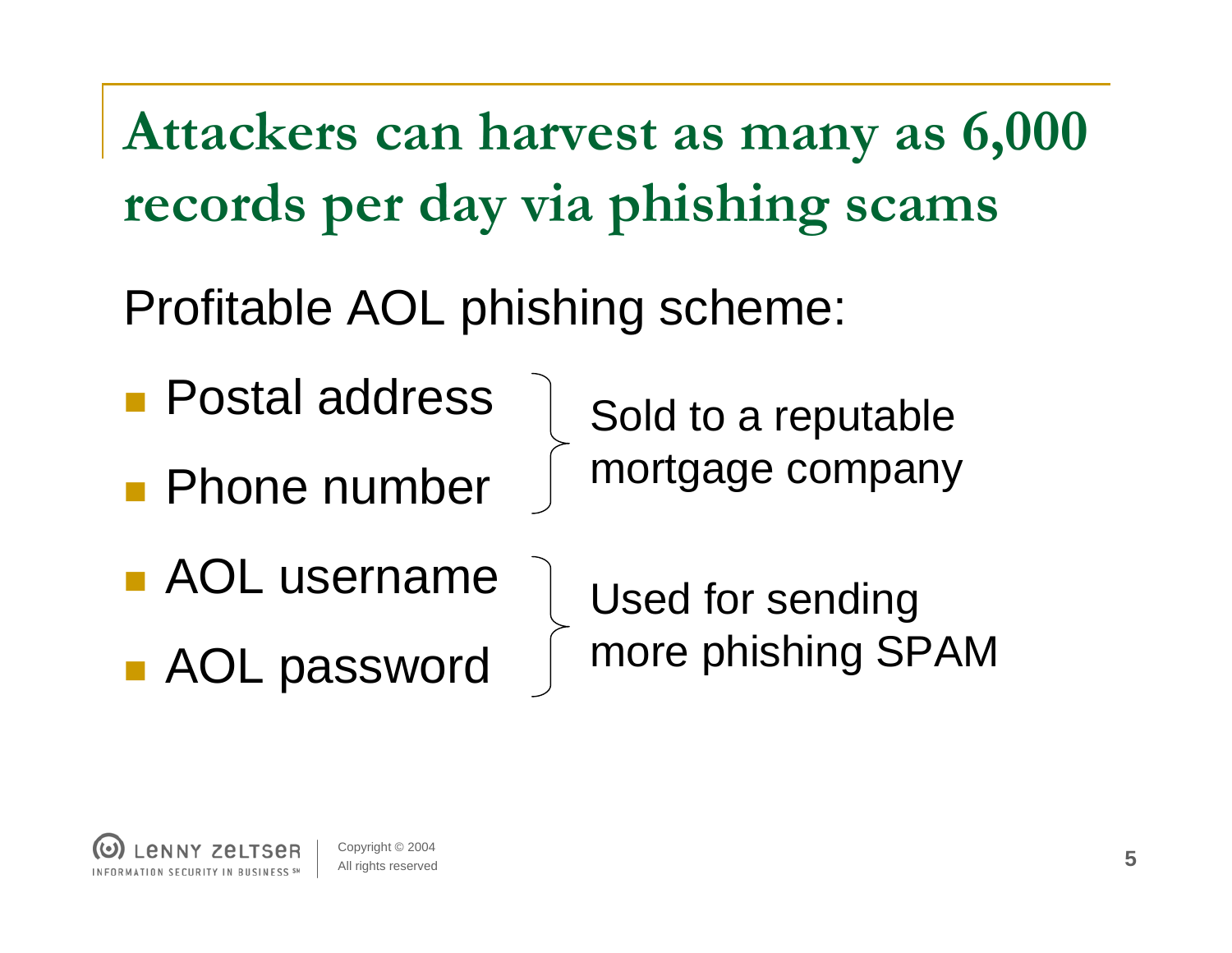**Harvested records can be sold, traded, or given away via on-line forums**

- **Users of stolen data vary in sophistication**
- **An example of a web forum where credit** card information was given away

"Do you think they could catch me, if I buy stuff for work?

They'll catch you for sure, if you have them delivered at home.

But I could not care less. I will order up to about \$100. Who will notice? Those people are filthy with money."

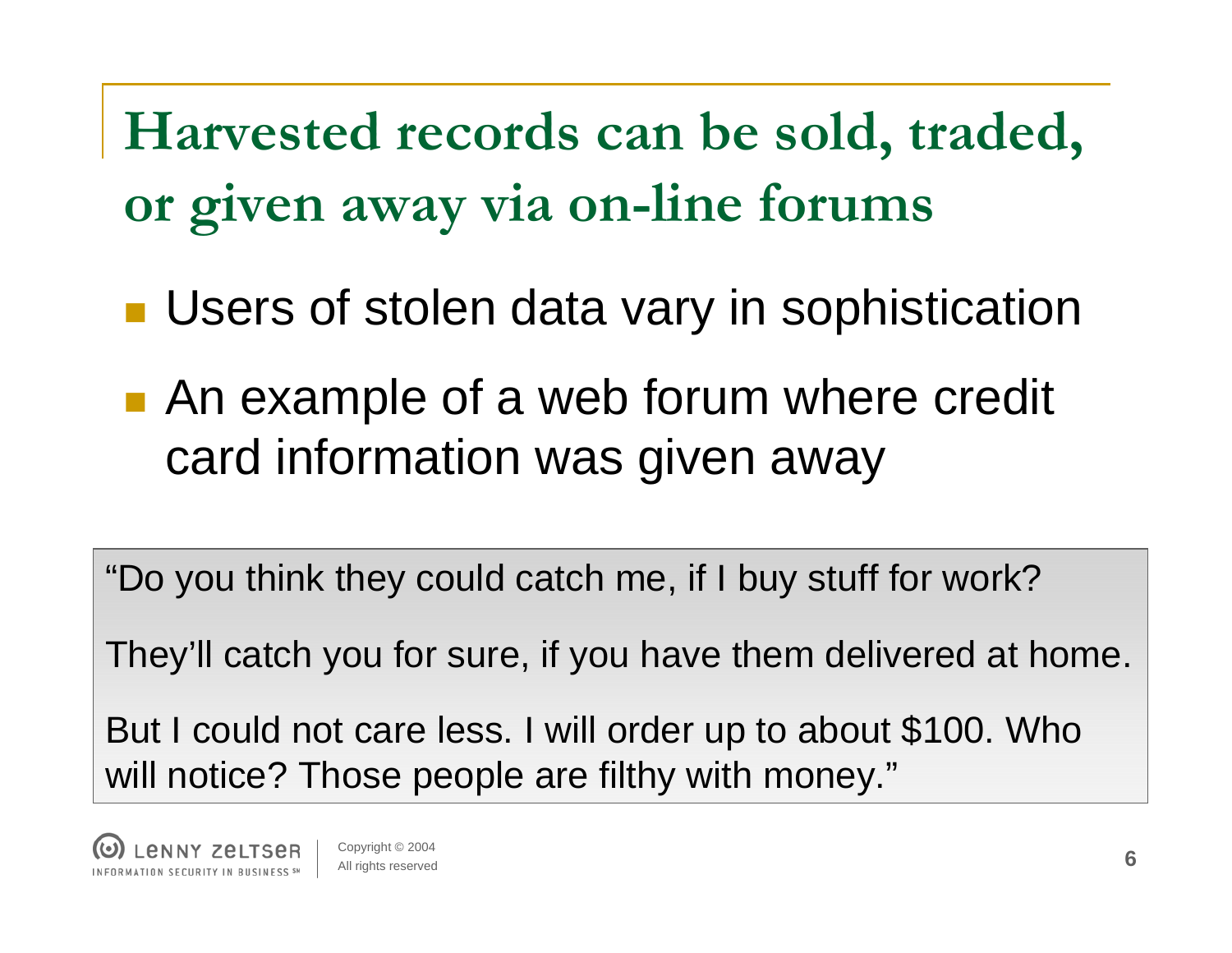**ShadowCrew.com sold financial data, personal info, drugs, attack services…**

#### **SSN and Other Information for Sale**

Citizens of USA : 30\$/record (min 300\$)

Name, Address, City, State, ZIP, SSN, Phone1, Pnone2, Eploer, WorkPhone, WPhoneExt, Supervisor, Work Postion, Bank Name, Acc Type, Acc #, ABA

ICQ 41781 E-mail: tron@counterfeitcards.com



 $\overline{\phantom{a}}$  , and the contract of the contract of the contract of the contract of the contract of the contract of the contract of the contract of the contract of the contract of the contract of the contract of the contrac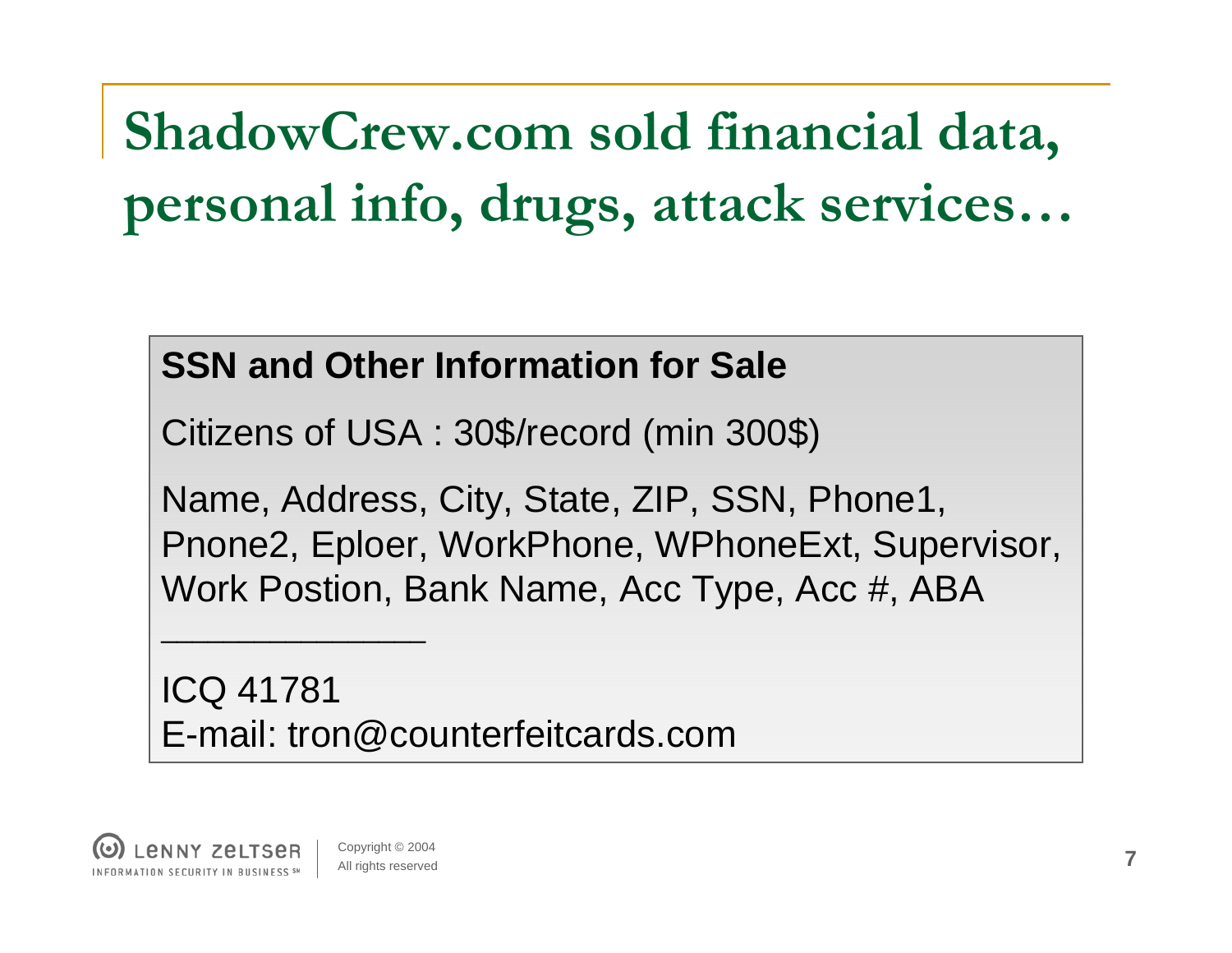**Impersonation attacks are increasingly tied to organized crime**

- **Increasing presence of organized crime in** phishing (Caltabiano, U.S. Secret Service)
- **Definitely looks like there are organized** groups (Curran, FBI)

"Lawbreakers will shift much of their activity into cyberspace because it will increasingly be the venue where illicit profits are to be made and because it offers operational advantages." (Brenner, 2002)

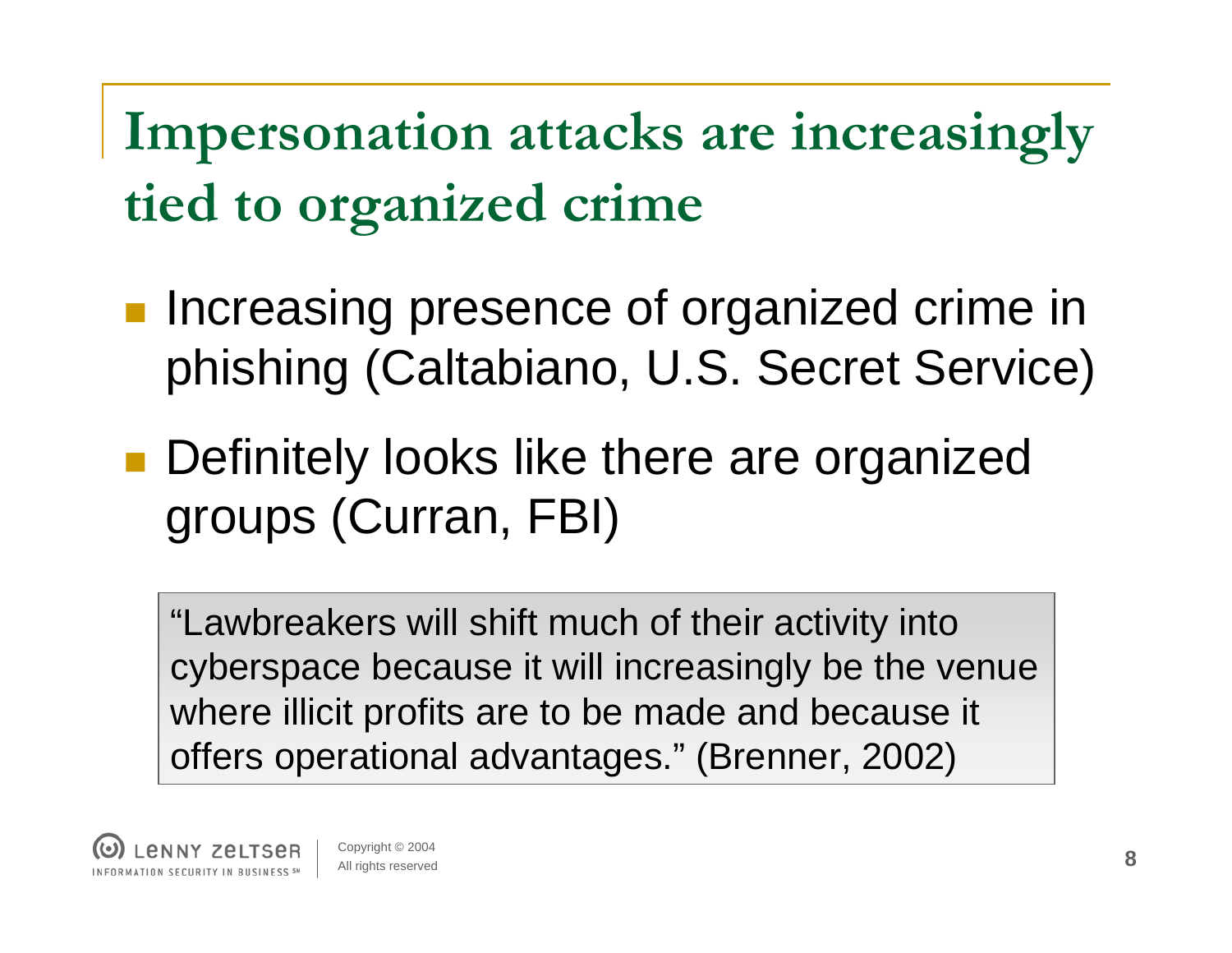**Profitability of impersonation attacks has global implications**

- **Part of the larger identity theft epidemic**
- Reported ties to financing terrorist operations

"Law enforcement officials … believe that members of the Irish Republican Army and terrorists involved in the foiled plot to bomb Los Angeles International Airport relied heavily on identity theft schemes to finance their operations." (O'Brien, NY Times)

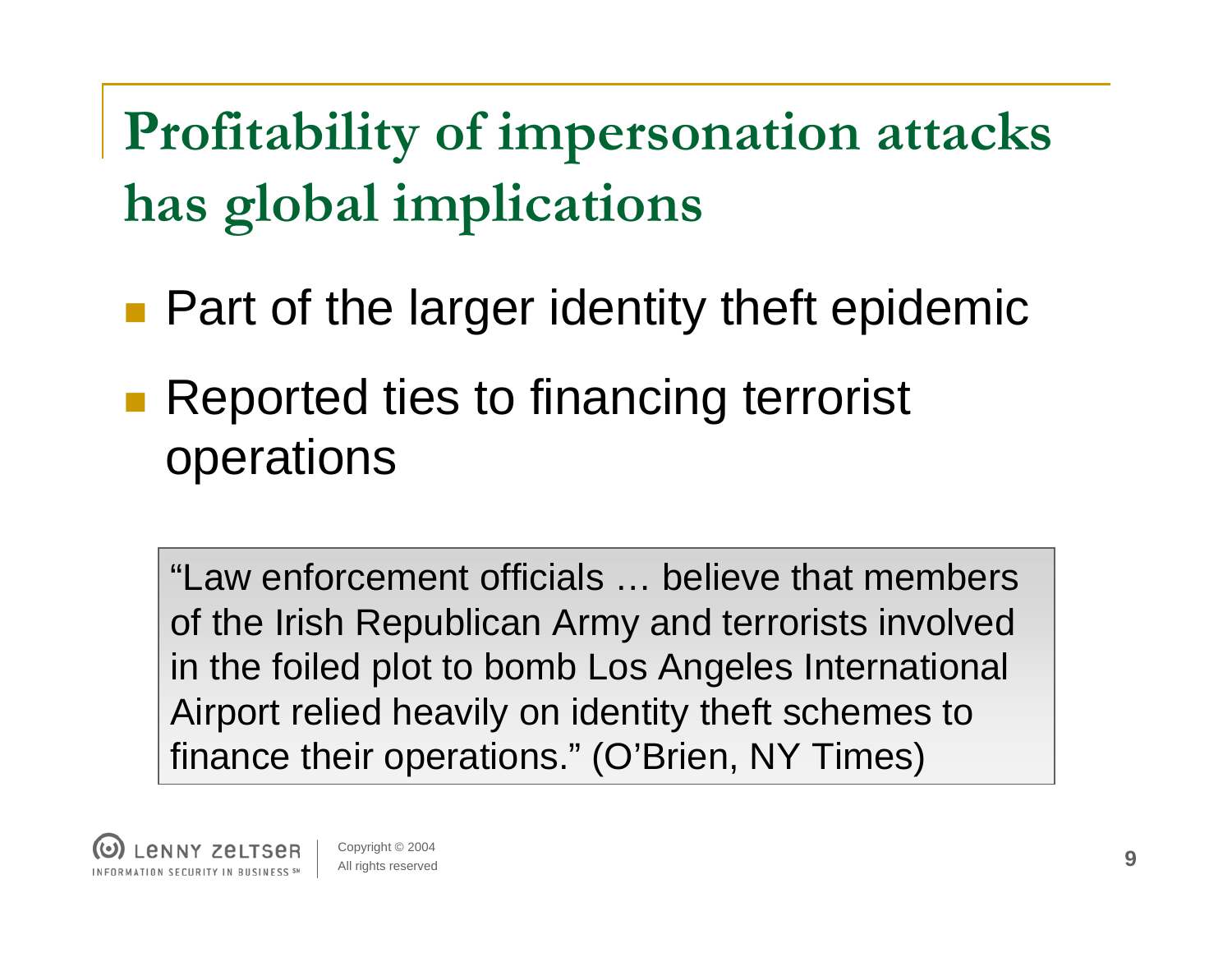**Software assisting with identity theft attacks is becoming more complex**

- **Phishing is merging with spyware**
- High payoff potential encourages R&D in attack software
- **Exploits target vulnerable users**
- **Network worms assist in spreading the** software

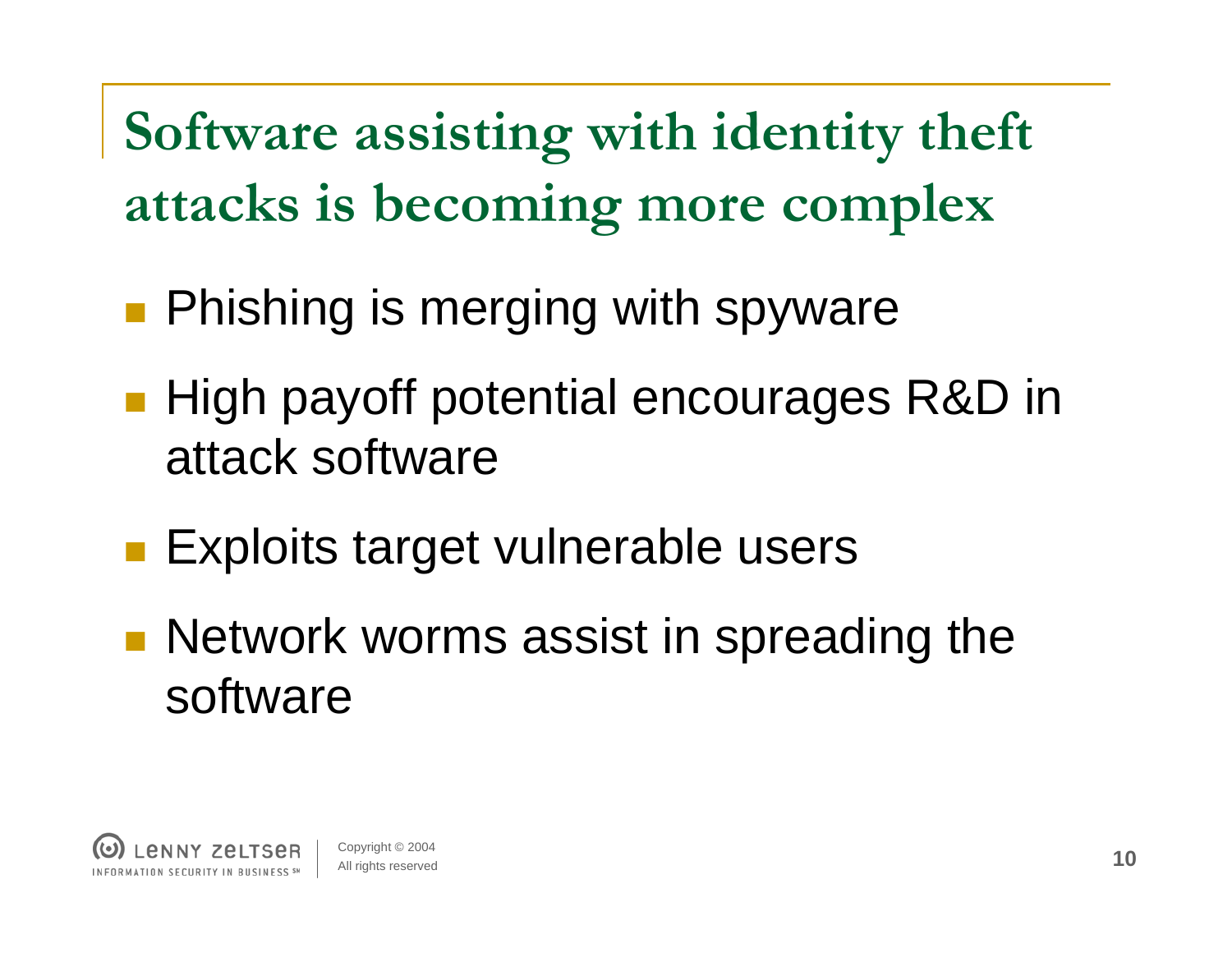## **Once on the victim's system, spyware can capture financial logon credentials**

Attack:

F Exploited a flaw in Internet Explorer

Result:

- Captured logon credentials
- Stole data despite browser encryption



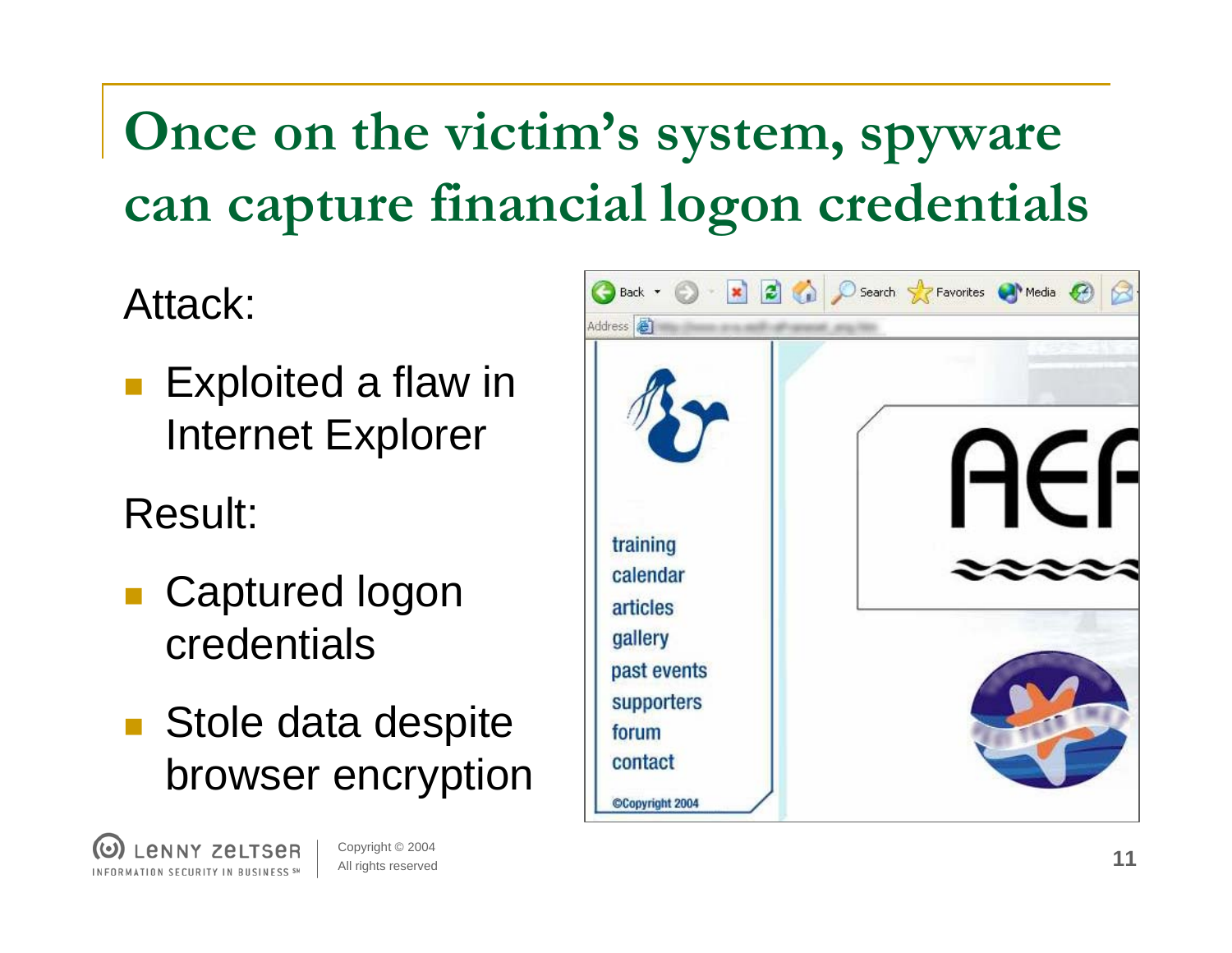**Key-logging is being supplemented by screen-capturing capabilities**

- Spyware can capture key strokes when the victim logs in
- **Financial sites may require the user to** select from a menu to authenticate
- **Malware authors responded by capturing** screen shots

#### Please use the drop-down menus to input:



Letter 1 of your memorable word

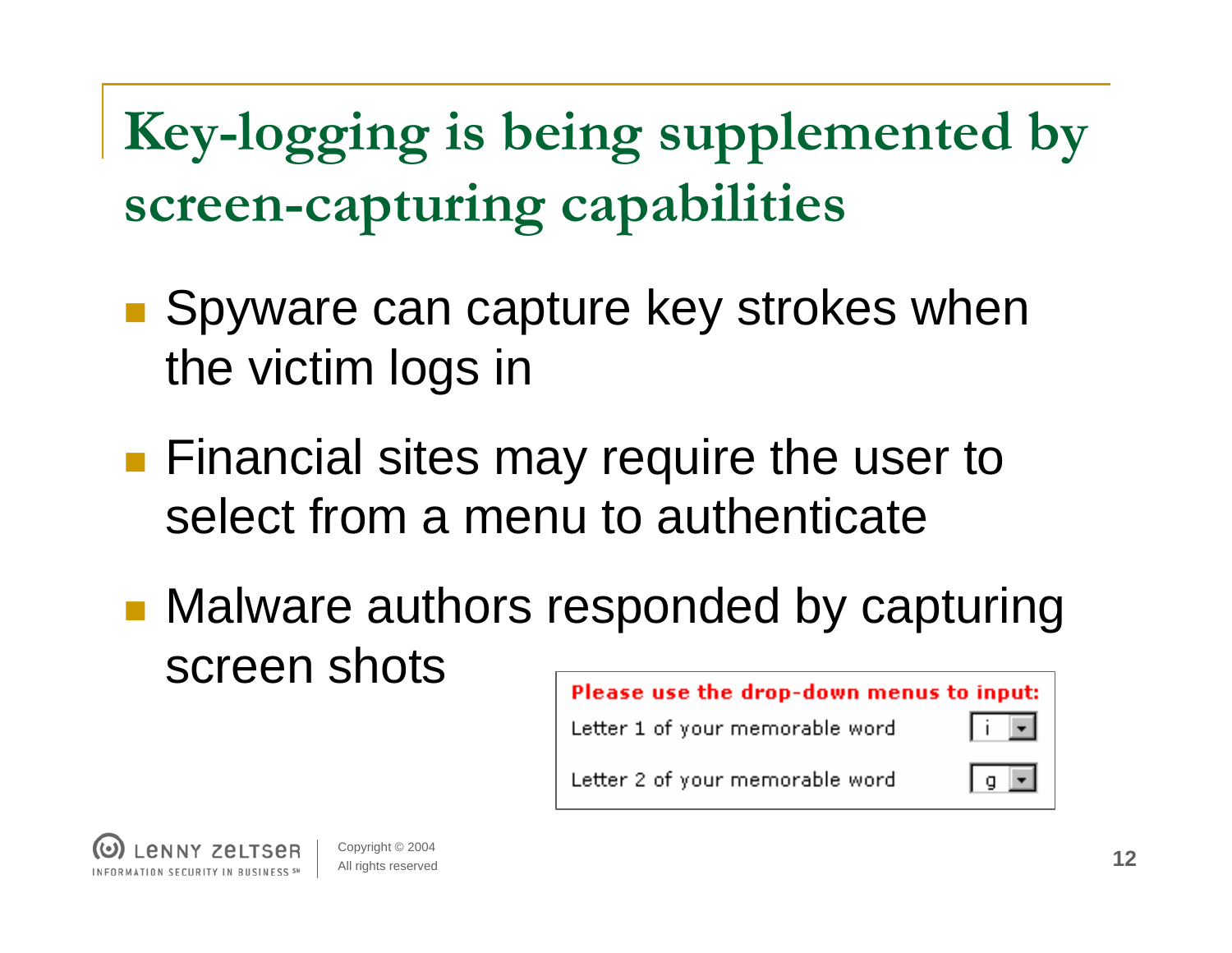**Advanced specimens use the victim's own browser to steal money**

- **Spyware installed as browser component**
- Activated when victim logs into the banking site (e-gold.com)
- **Opens a hidden window while the victim** browses the banking site
- **Nires money out of the account**

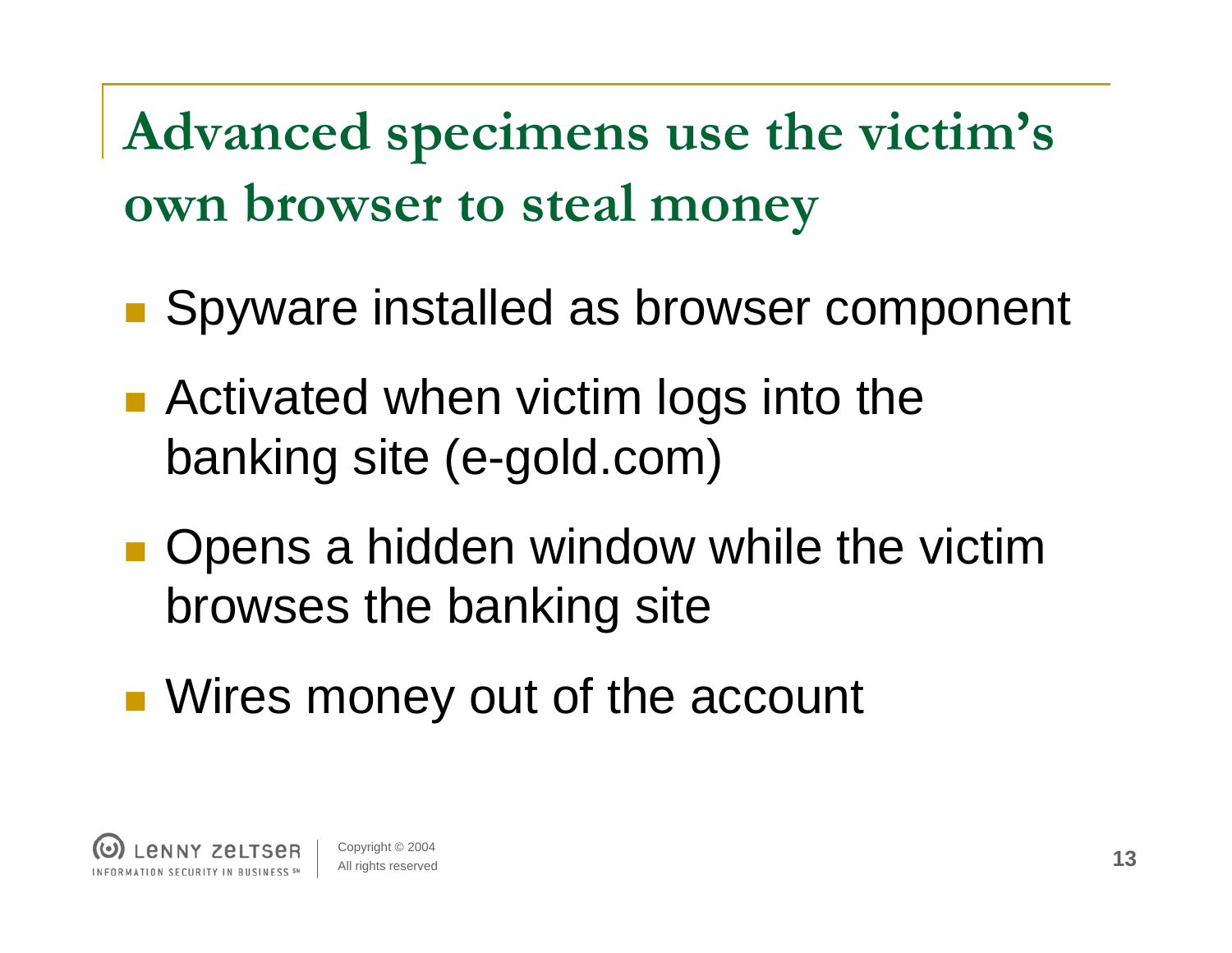**Attack automation techniques improve phishing and spyware capabilities**

- **Norms can distribute financial spyware**
- Malware can be used to relay SPAM through infected systems
- Bots can host phishing and data sharing sites on infected systems
- **Phishing toolkits ease attack creation**

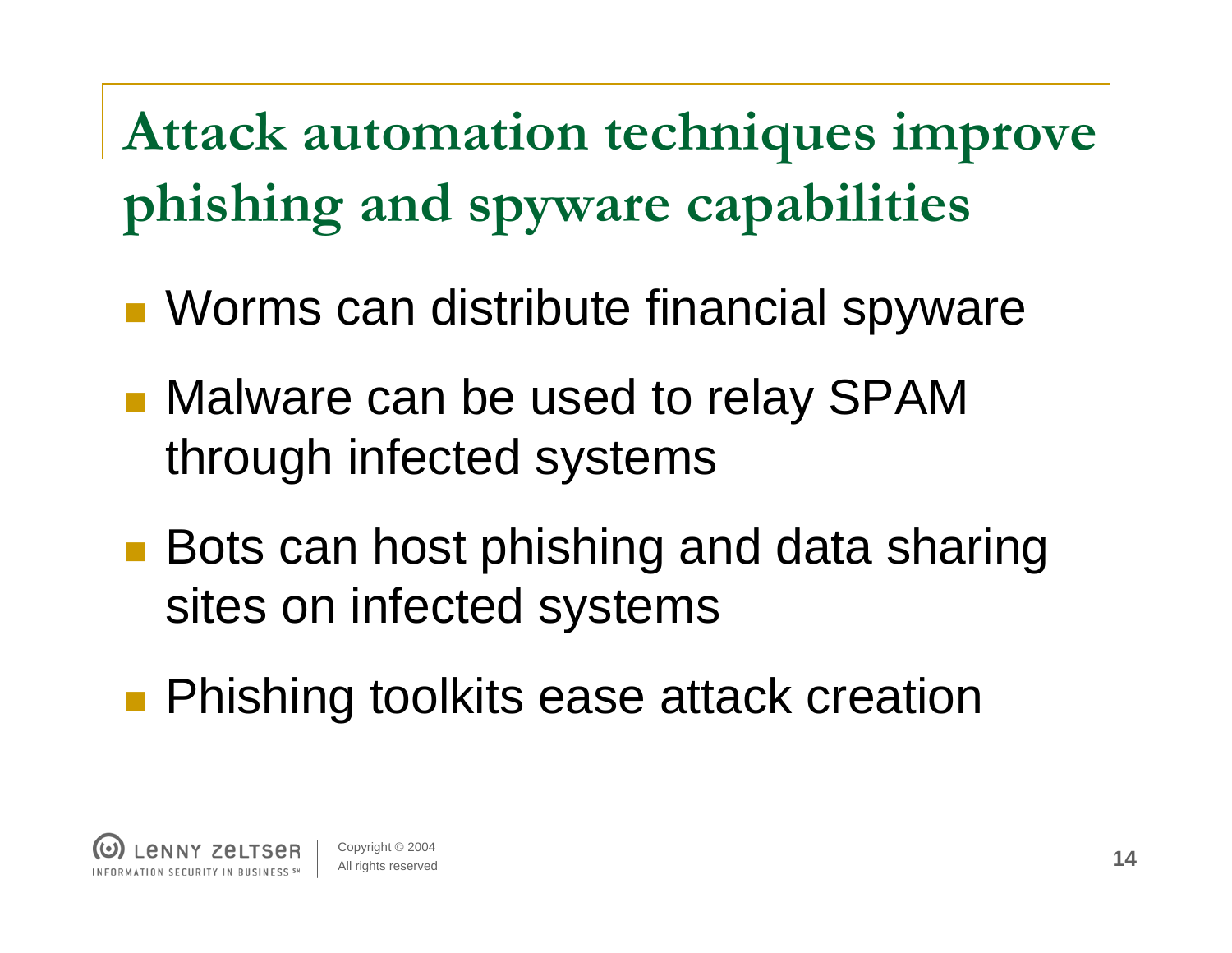**Impersonation attacks impact enterprises, not just individuals**

- Weakening of the spoofed company's brand and credibility
- "At EarthLink, which suffers an average of eight unique phishing attacks each month, the cost per attack is more than \$40,000." (CSO Magazine)

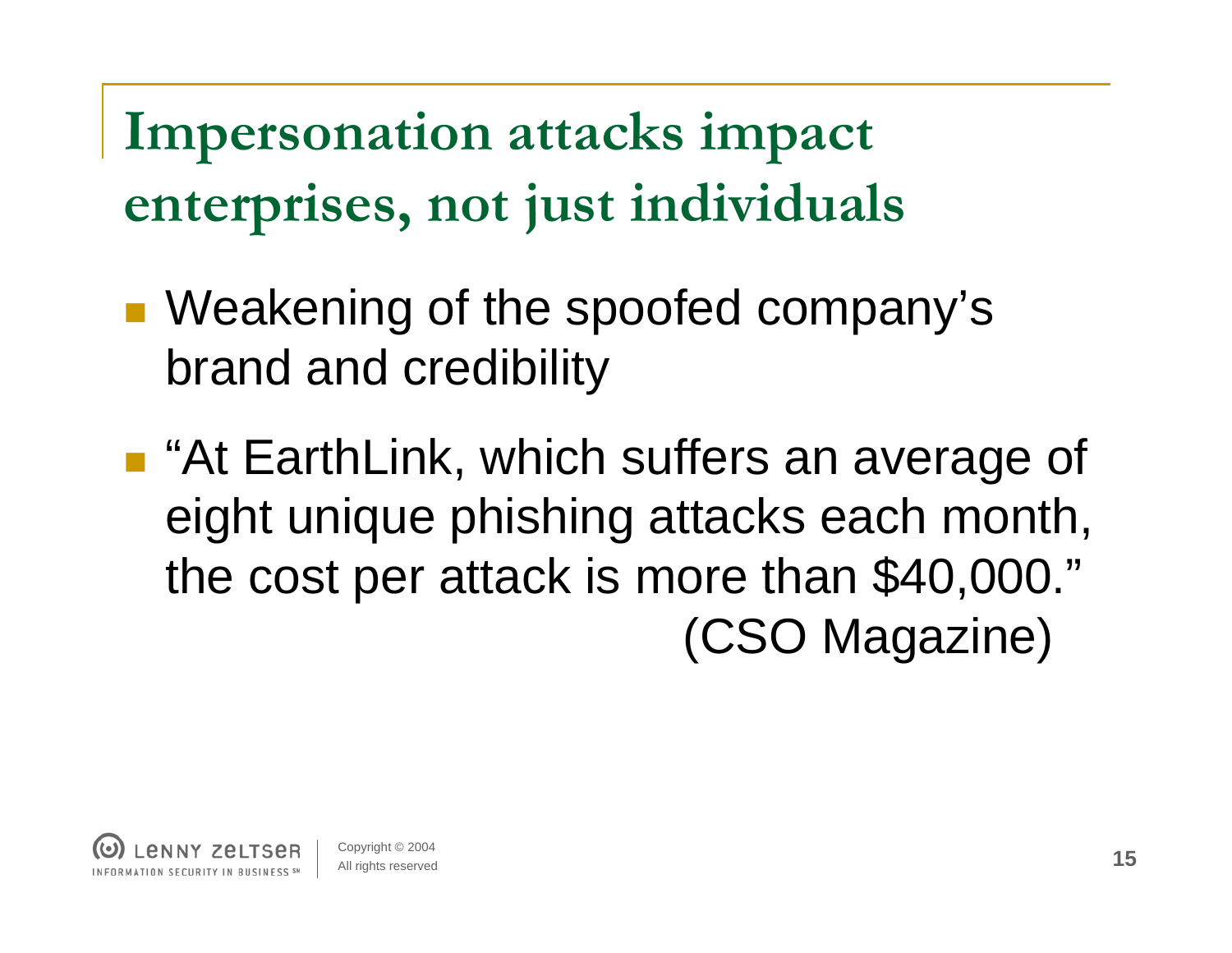**Companies' cost of recovering from spyware attacks is significant**

- **Up to 25% of enterprise desktops affected** by "destabilizing software" (Meta Group)
- Spyware at least partially responsible for 50% of crashes reported to us (Microsoft)
- **Impersonation attacks can target** corporate confidential information

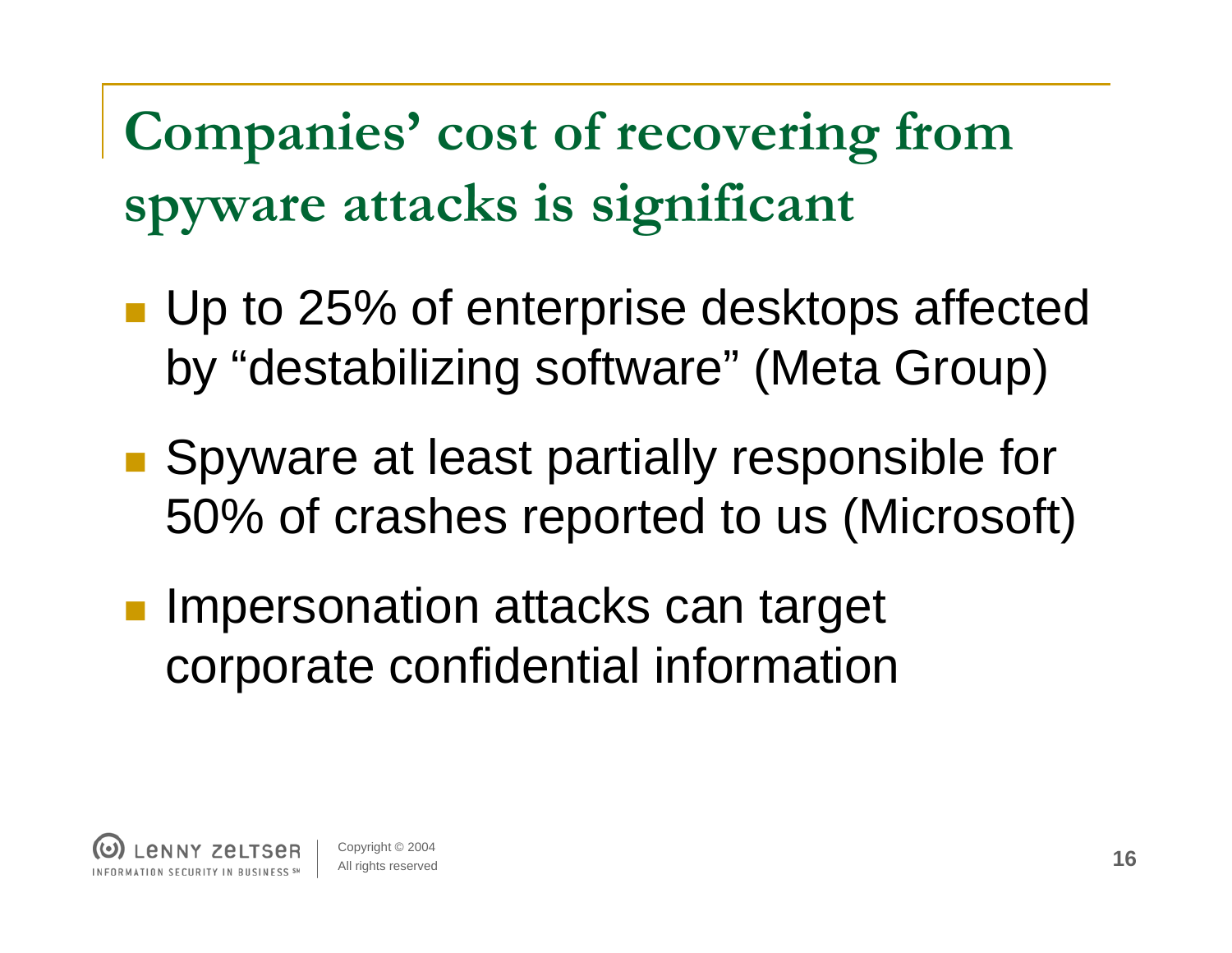**Law enforcement has stepped up its phishing-related efforts**

- Brazil: 53 arrested (\$30,000,000)
- Hong Kong: 12 arrested (\$77,000)
- **England: 12 arrested (\$200,000)**

"Organised Crime is targeting internet users in the UK to launder money stolen from online bank accounts where people have been duped into handing over their account detail." (Deats, National Hi-Tech Crime Unit)

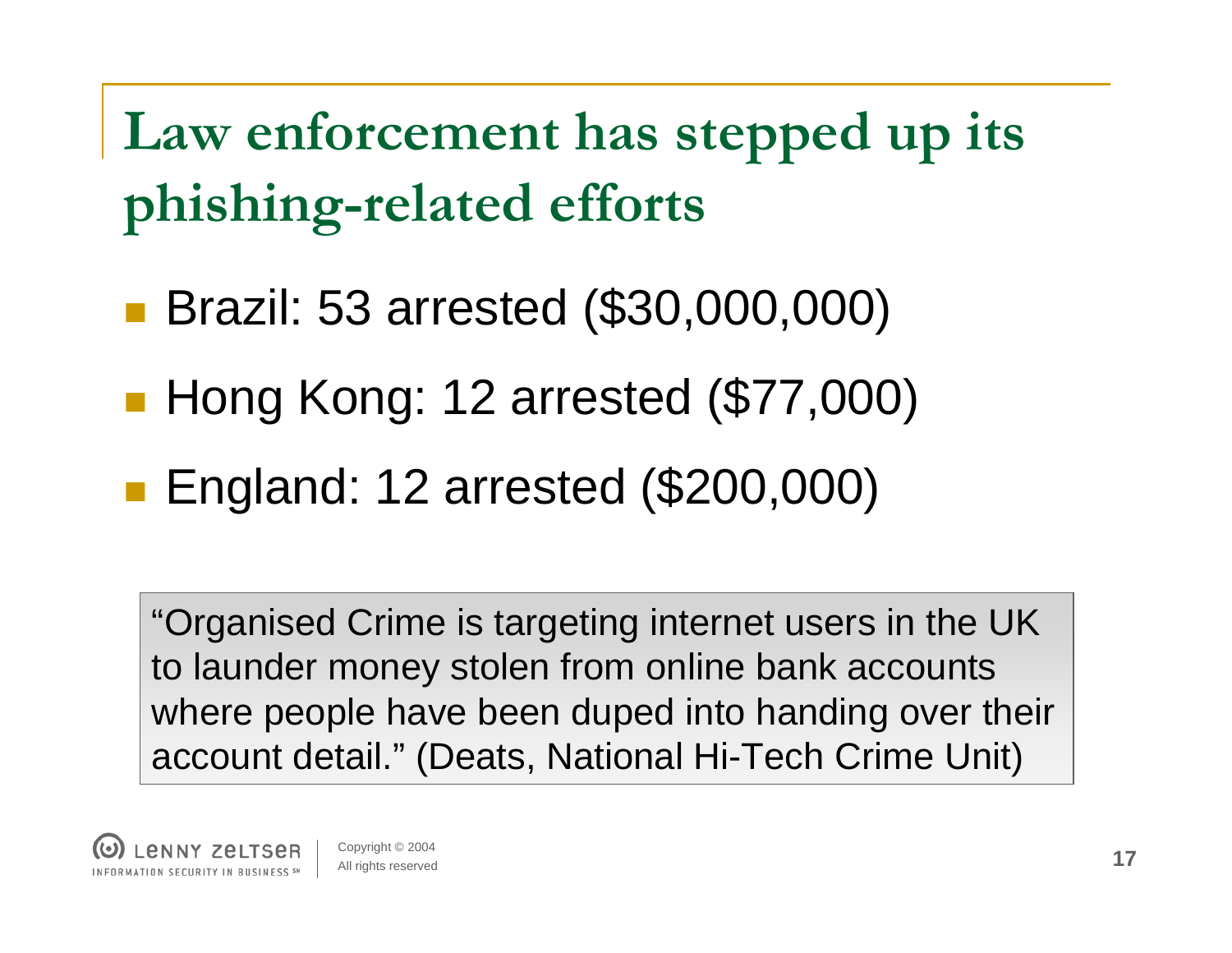**Recent "operation firewall" led to 28 arrests internationally**

- 1.7 million stolen credit cards
- **54,300,000 losses**



- **Led by Secret Service Newark Field Office**
- Suspects "involved in a global cyber organized crime network"

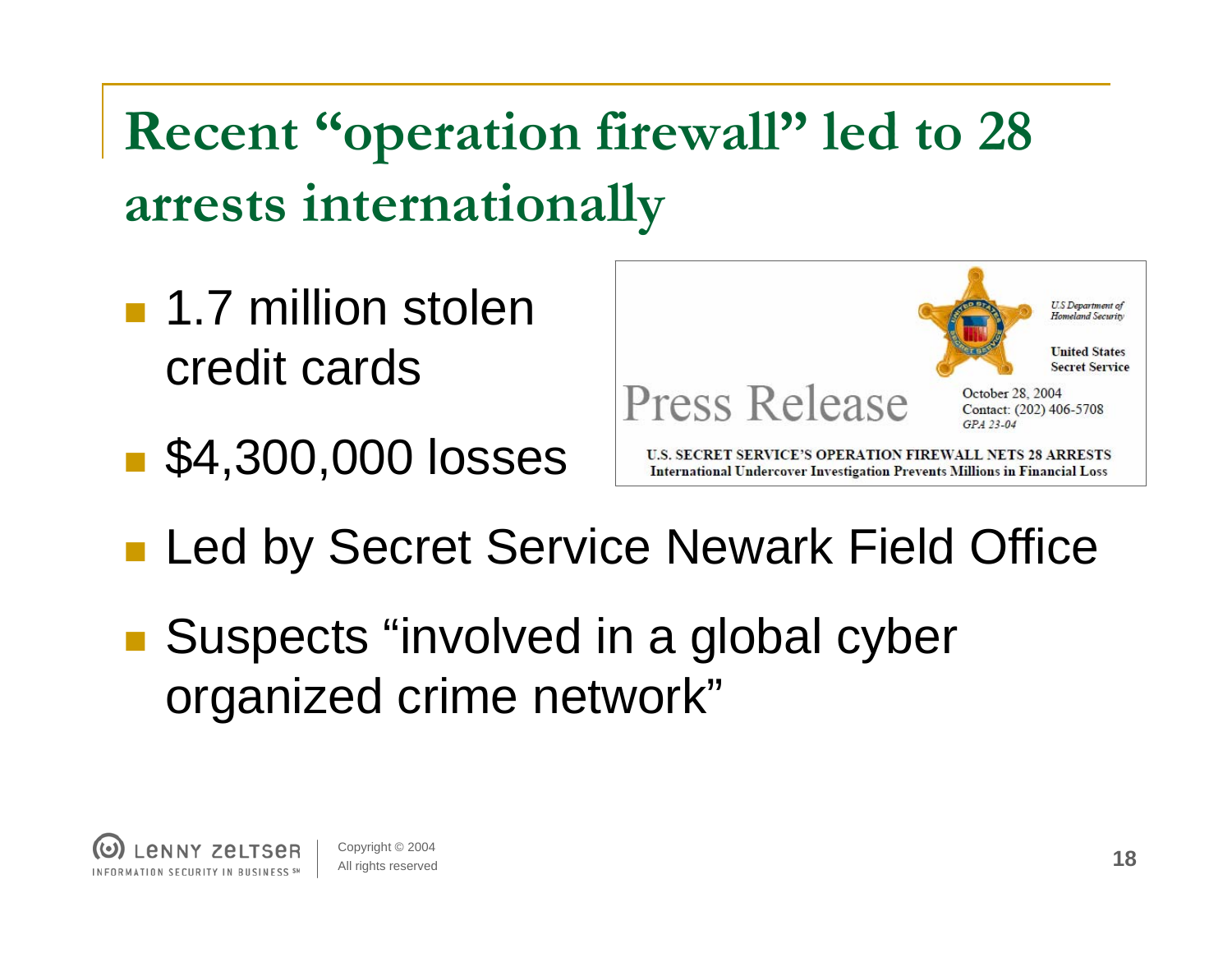### **U. S. Secret Service took over the NJbased ShadowCrew.com site**



SEVERAL ARRESTS HAVE RECENTLY BEEN MADE... WITH MANY MORE TO FOLLOW.



Copyright © 2004 **All rights reserved** and the computation of  $\blacksquare$  and  $\blacksquare$   $\blacksquare$   $\blacksquare$   $\blacksquare$   $\blacksquare$   $\blacksquare$   $\blacksquare$   $\blacksquare$   $\blacksquare$   $\blacksquare$   $\blacksquare$   $\blacksquare$   $\blacksquare$   $\blacksquare$   $\blacksquare$   $\blacksquare$   $\blacksquare$   $\blacksquare$   $\blacksquare$   $\blacksquare$   $\blacksquare$